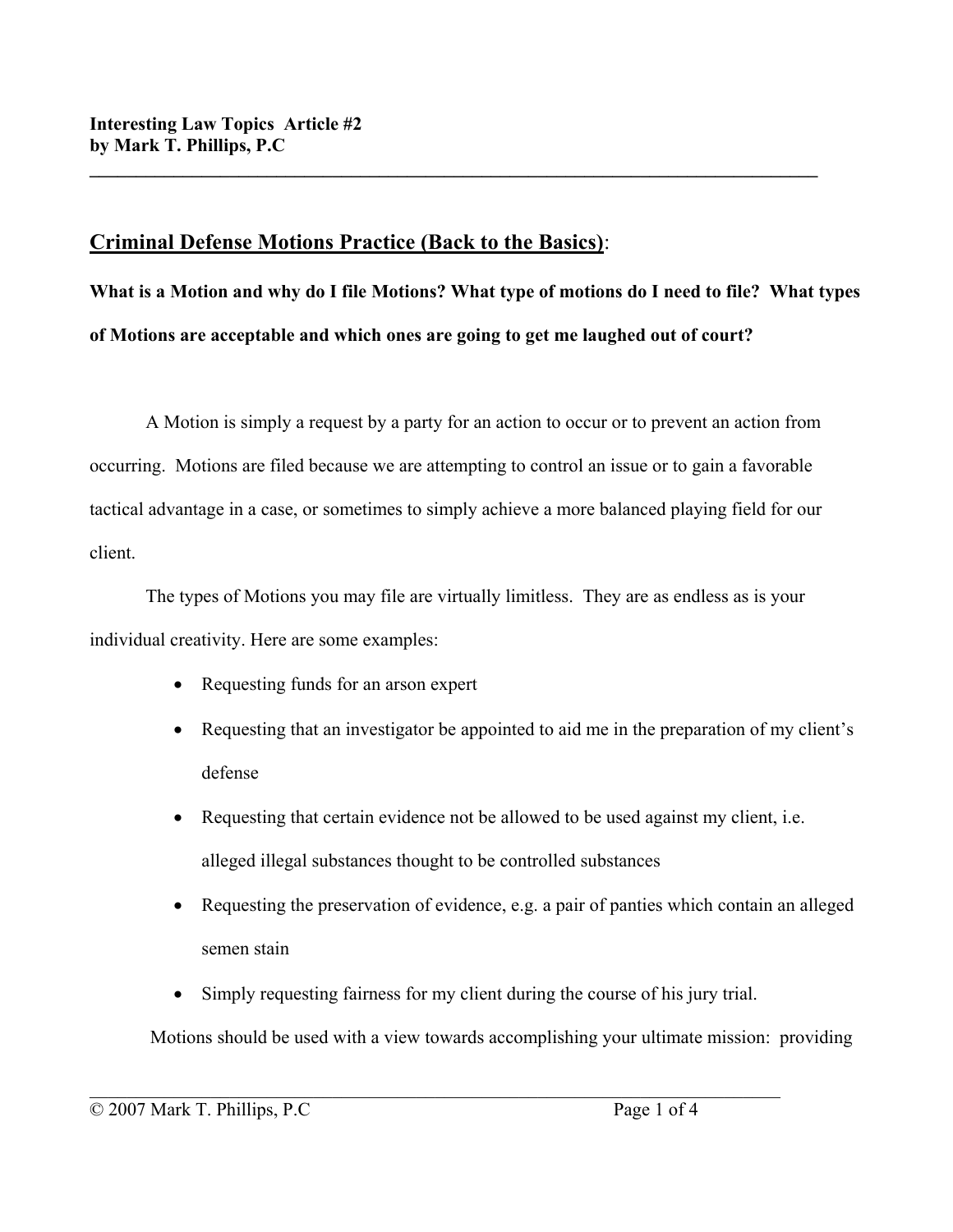#### **Interesting Law Topics Article #2 by Mark T. Phillips, P.C**

a vigorous and ethical defense for your criminally accused client. We should never use a Motion as a tool to show off our intelligence, or to advance an unethical or untenable position. Motions are designed to gain either a small win or ultimate "victory".

**\_\_\_\_\_\_\_\_\_\_\_\_\_\_\_\_\_\_\_\_\_\_\_\_\_\_\_\_\_\_\_\_\_\_\_\_\_\_\_\_\_\_\_\_\_\_\_\_\_\_\_\_\_\_\_\_\_\_\_\_\_\_\_\_\_\_\_\_\_\_\_\_\_\_\_\_\_\_** 

Having said that, there are certain types of Motions that should be filed on an almost routine basis, as there is potential for receiving a favorable bit of information or advantage.

#### **What about filing the "cookie cutter variety" Standard Motion?**

Standard Motions are motions that provide just enough information to result in a hearing on the issue at hand. They nearly always contain so little information that even if the trial judge wanted to peruse it before the hearing he would be hard pressed to understand why you are entitled to the relief you seek. Do you desire a standard cookie cutter decision by the trial judge, or perhaps later by an appellate court? Of course you do not.

We use Motions to test our strategy, then temper it with our research and strengthen our client's defense. The best Motions require us to think about our case, our strategies, or our case research and trial preparations. They pique the curiosity of an interested jurist and scare the hell out of a prosecutor who just wants the case to go away with a plea. A good Motion makes us question the feasibility of our position. As a practical matter, standard Motions are good to acquire a very basic idea about the process of filing motions. They are also good starting points for ideas.

The ideas for your Motions do not have to have their birth in your mind. Good lawyers create, great lawyers steal. Standard Motions should inspire you to make even better Motions, to

 $\mathcal{L}_\text{max} = \frac{1}{2} \sum_{i=1}^n \mathcal{L}_\text{max}(\mathbf{z}_i - \mathbf{z}_i)$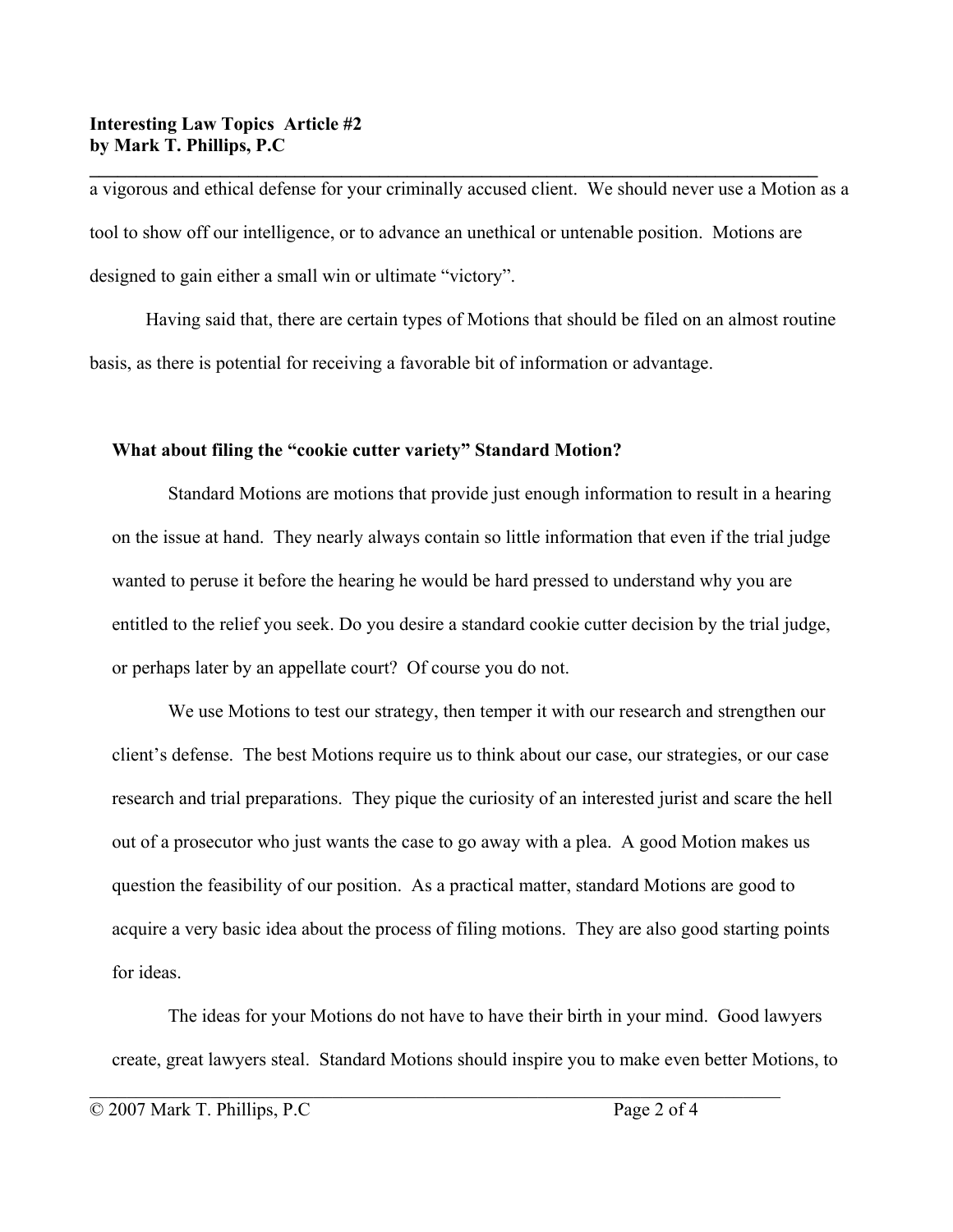fix the problems inherent in them. They should make you insatiable to pinion your adversary into a position that threatens his case or at the very least causes him to feel less than confident.

**\_\_\_\_\_\_\_\_\_\_\_\_\_\_\_\_\_\_\_\_\_\_\_\_\_\_\_\_\_\_\_\_\_\_\_\_\_\_\_\_\_\_\_\_\_\_\_\_\_\_\_\_\_\_\_\_\_\_\_\_\_\_\_\_\_\_\_\_\_\_\_\_\_\_\_\_\_\_** 

## **What if my Motion makes the Judge angry?**

If you are even remotely concerned as to whether the Judge will become angry at you for filing a well thought out, creative Motion, designed to aid your client in his defense, you are in the wrong business. Sometimes by playing hard, but fair, we are faced with Judges who become ill tempered and/or less than cordial. However, the respect that you can gain for you and your client is immeasurable if you have a well thought out and well reasoned game plan. Some Judges will grant your Motions (sometimes begrudgingly) simply because it is the correct thing to do and because you offer a better solution to the problem at hand than your adversary. It is simple fact that Judges do not want to be reversed, nor do they want to seem that they were anything, but fair during the process of a criminal case.

# **What type of Motions do I need to file?**

To ascertain the answer to this question, simply ask yourself the following:

- Why do I think I need to file this Motion or a particular Motion?
- What are the most strongly contested issues in the case?
- What is the objective for filing this Motion?
- What is the potential gain vs. potential risk of filing this type of Motion?

 $\mathcal{L}_\text{max} = \frac{1}{2} \sum_{i=1}^n \mathcal{L}_\text{max}(\mathbf{z}_i - \mathbf{z}_i)$ 

• Is the Motion being made in a timely fashion, or do I need leave of court to file it?